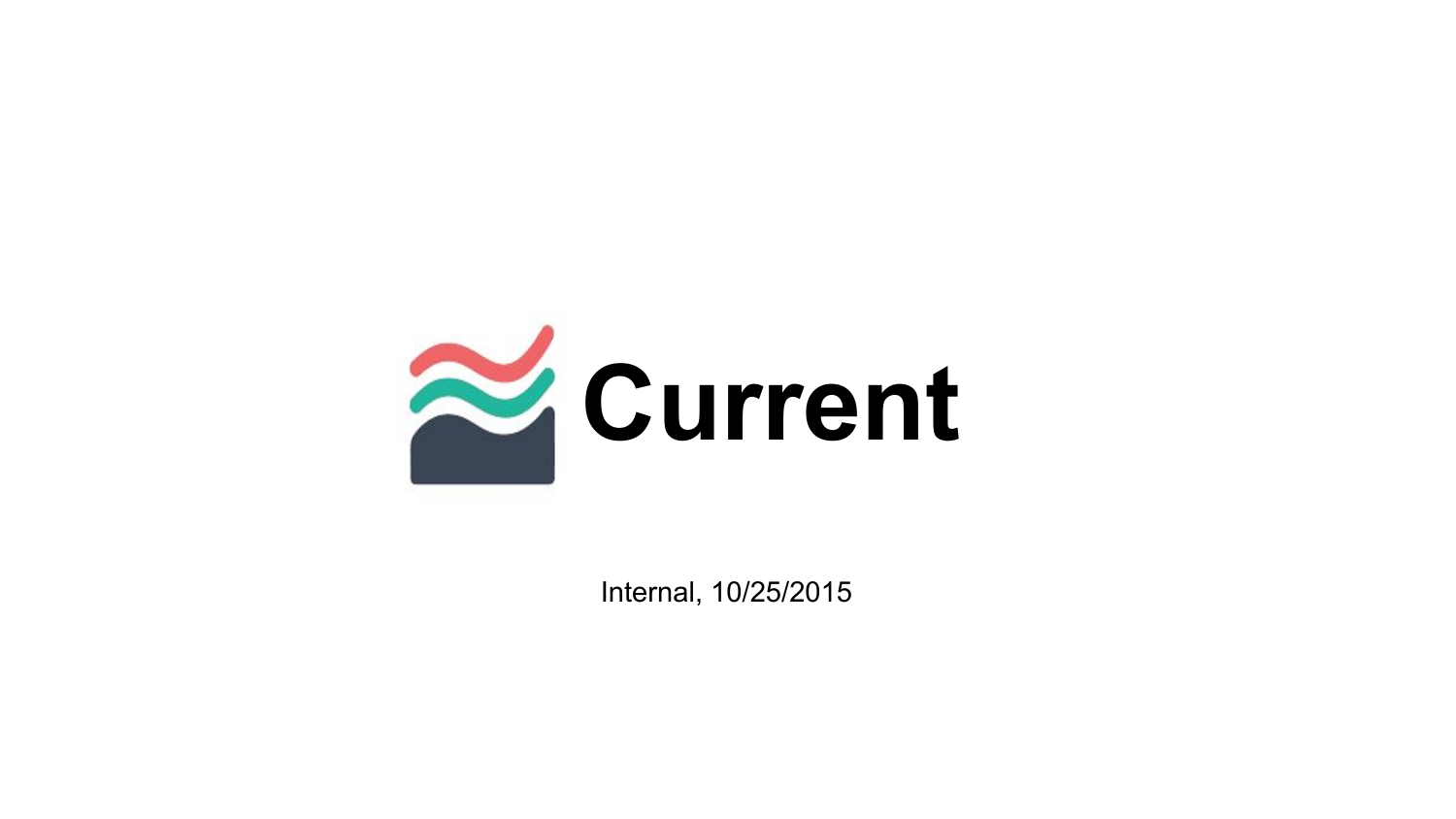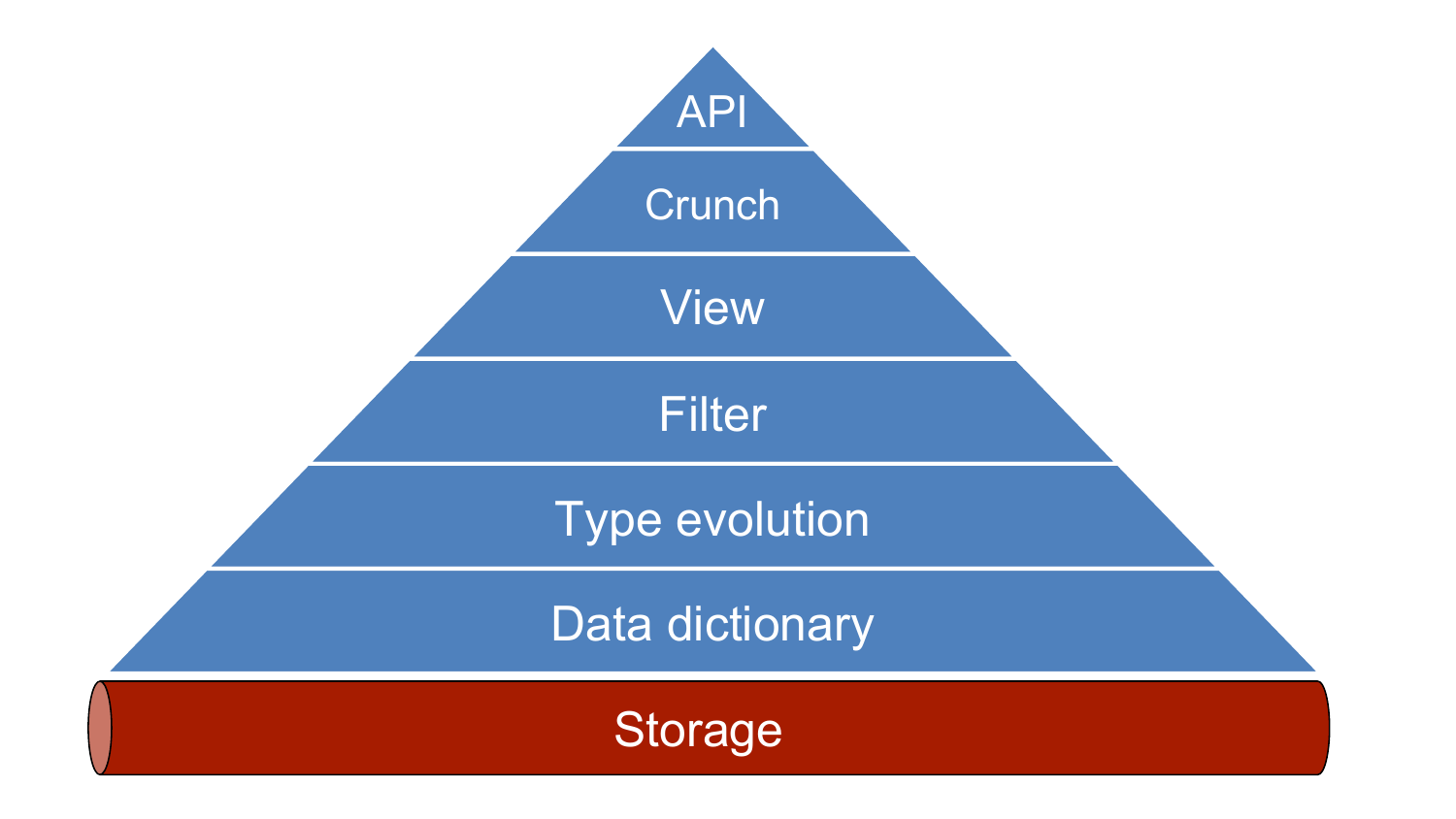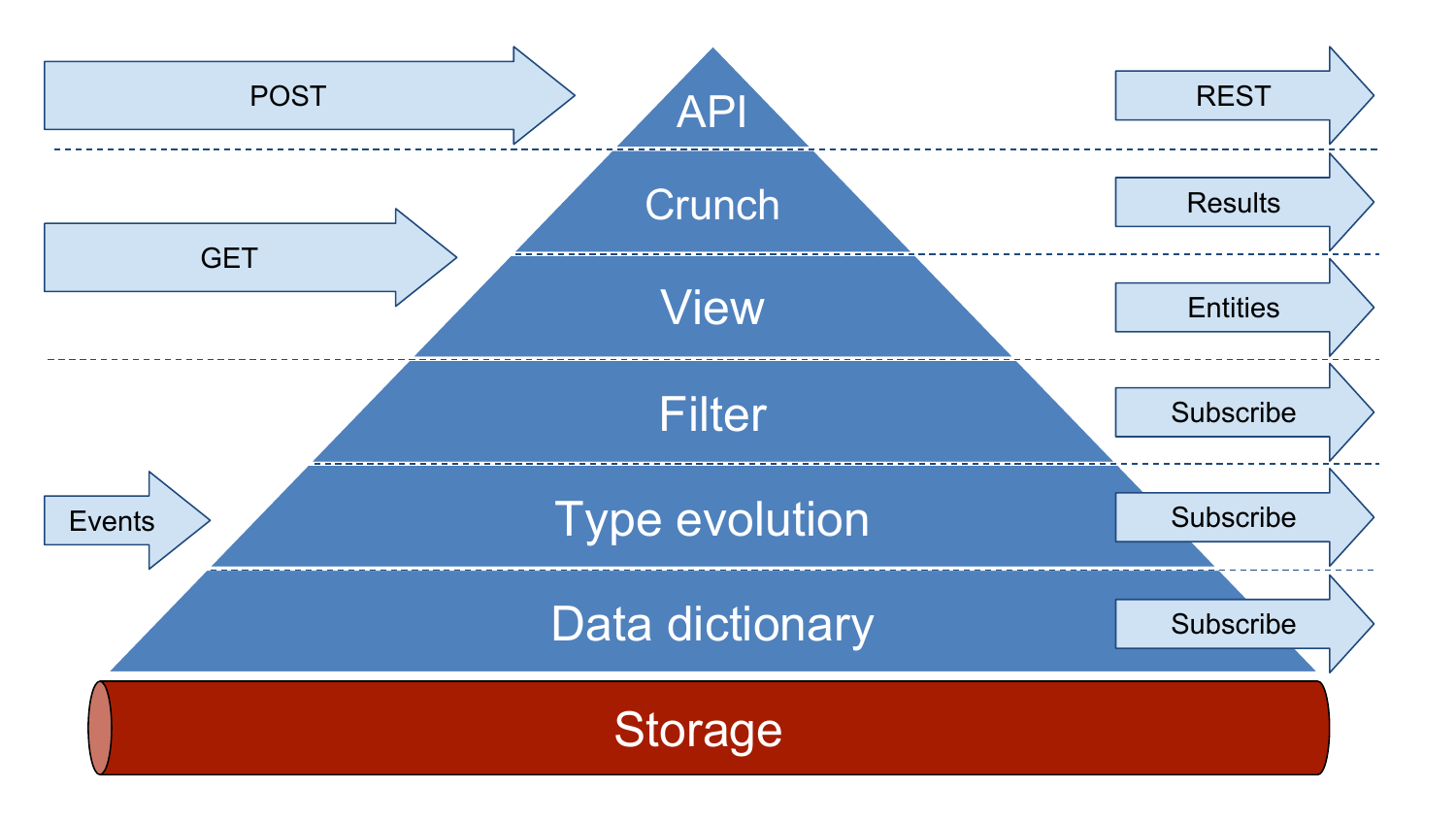#### Gradual Introduction



Bet on Current's strong sides. With no strings attached.

From the system of record only, to owning an end-to-end business logic domain.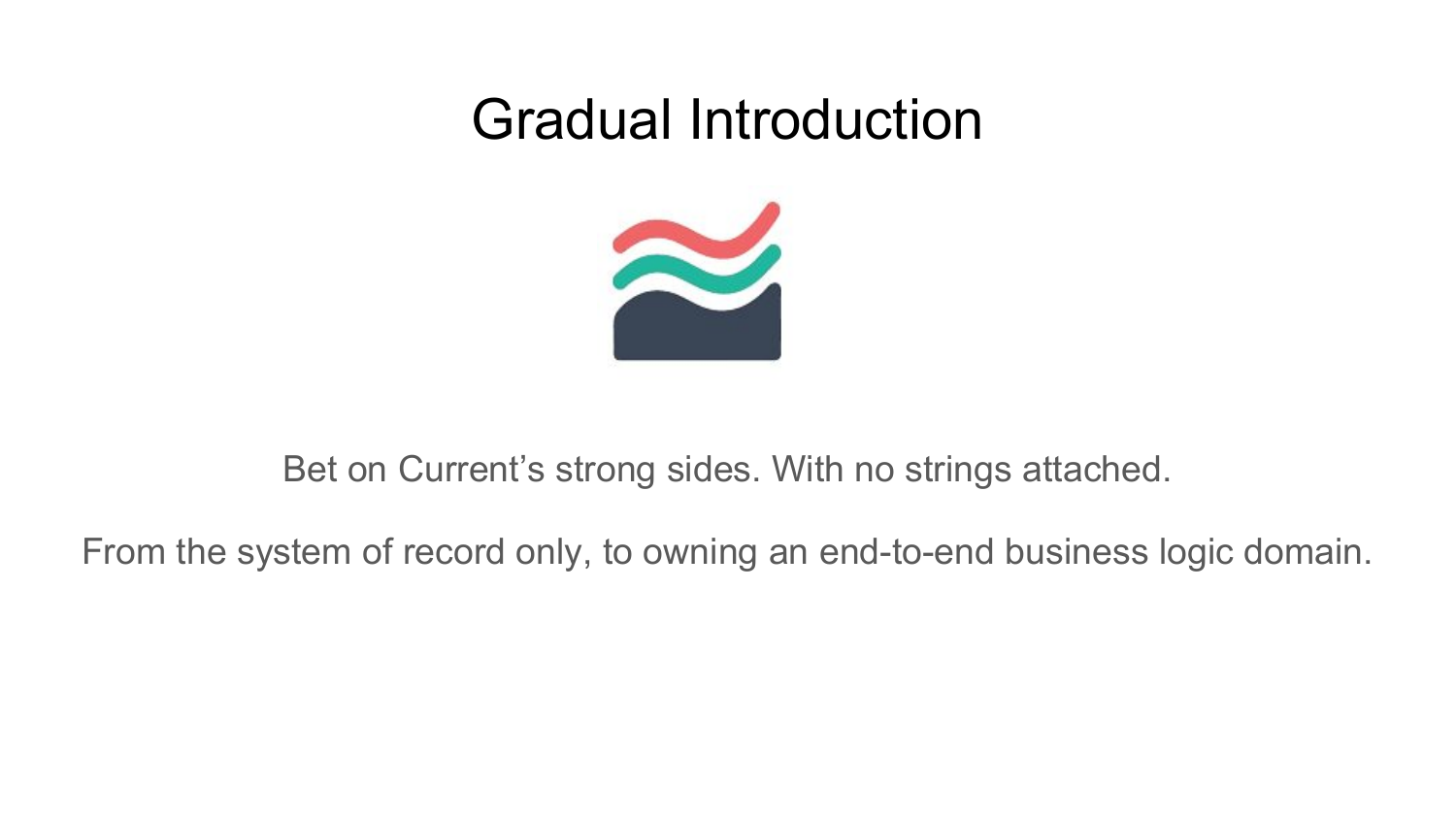## Persistent Event Log

*Define the data dictionary and persist events in a strongly consistent pub-sub storage.*

Do:

- Define the schema of event types to persist
- Run your Current DB server

Get:

- Publish and subscribe
	- strongly respecting the schema
	- from embedded C++, to HTTP/curl and language bindings.

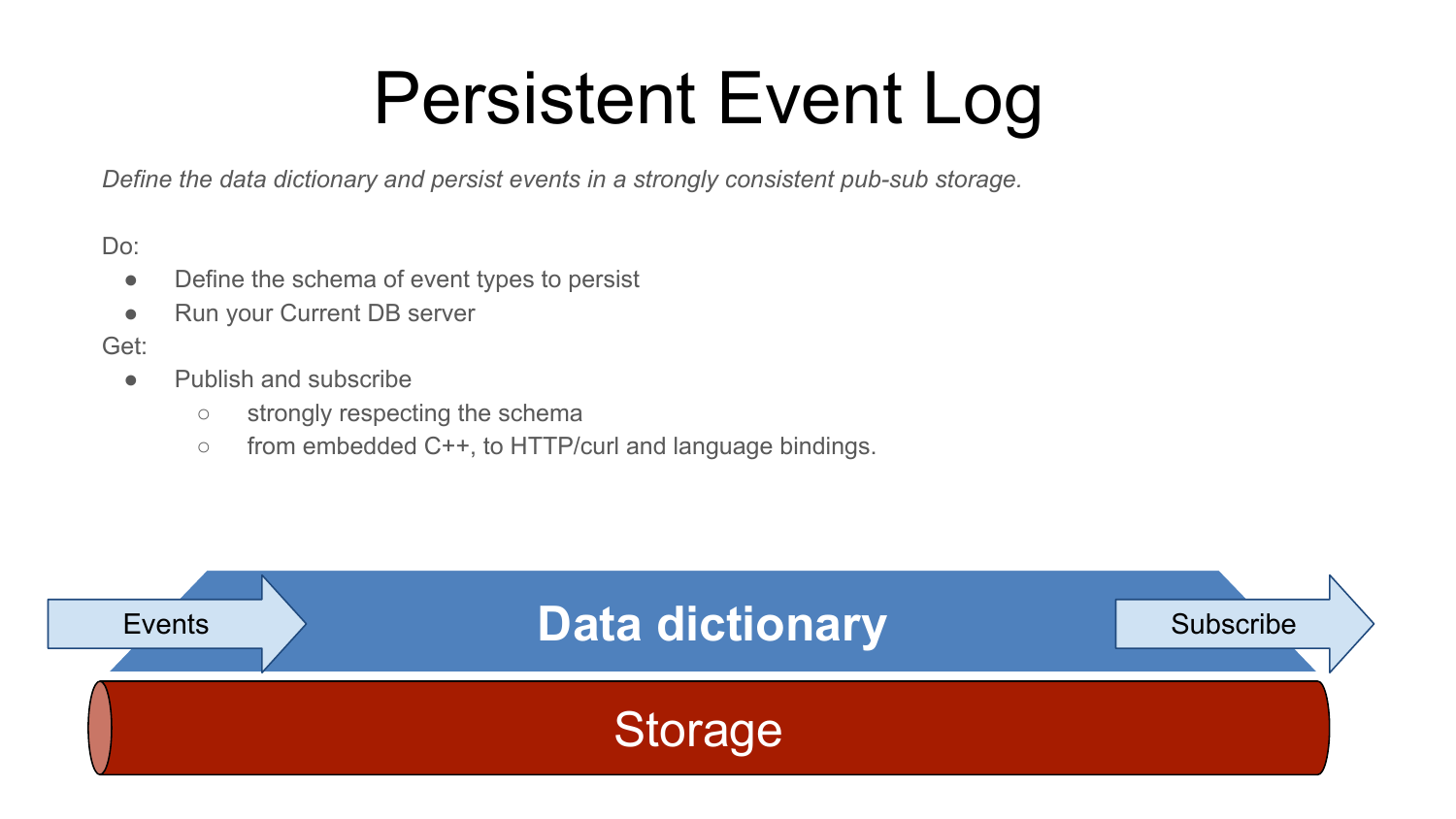```
// Schema for the data to persist.
STRUCT(User) {
   FIELD(name, string);
   FIELD(age, int);
};
                                            // Store as `db`, expose as `stream`.
                                            PUBLISH(db, PUBLISH_TYPES(User));
                                            SUBSCRIBE(db, stream, EXPORT(User)) {
                                               PASS(User);
                                            };
```
*# Publish, a single record.* \$ *curl -d '{"type":"User","fields":{"name":"Bob", age: 31}}' \$URL/db*

```
# Subscribe, get an infinite stream.
$ curl $URL/db/stream # add parameters to tweak it.
{"type":"User","fields":{"name":"Alice", age: 27}}
{"type":"User","fields":{"name":"Bob", age: 31}}
AC
```
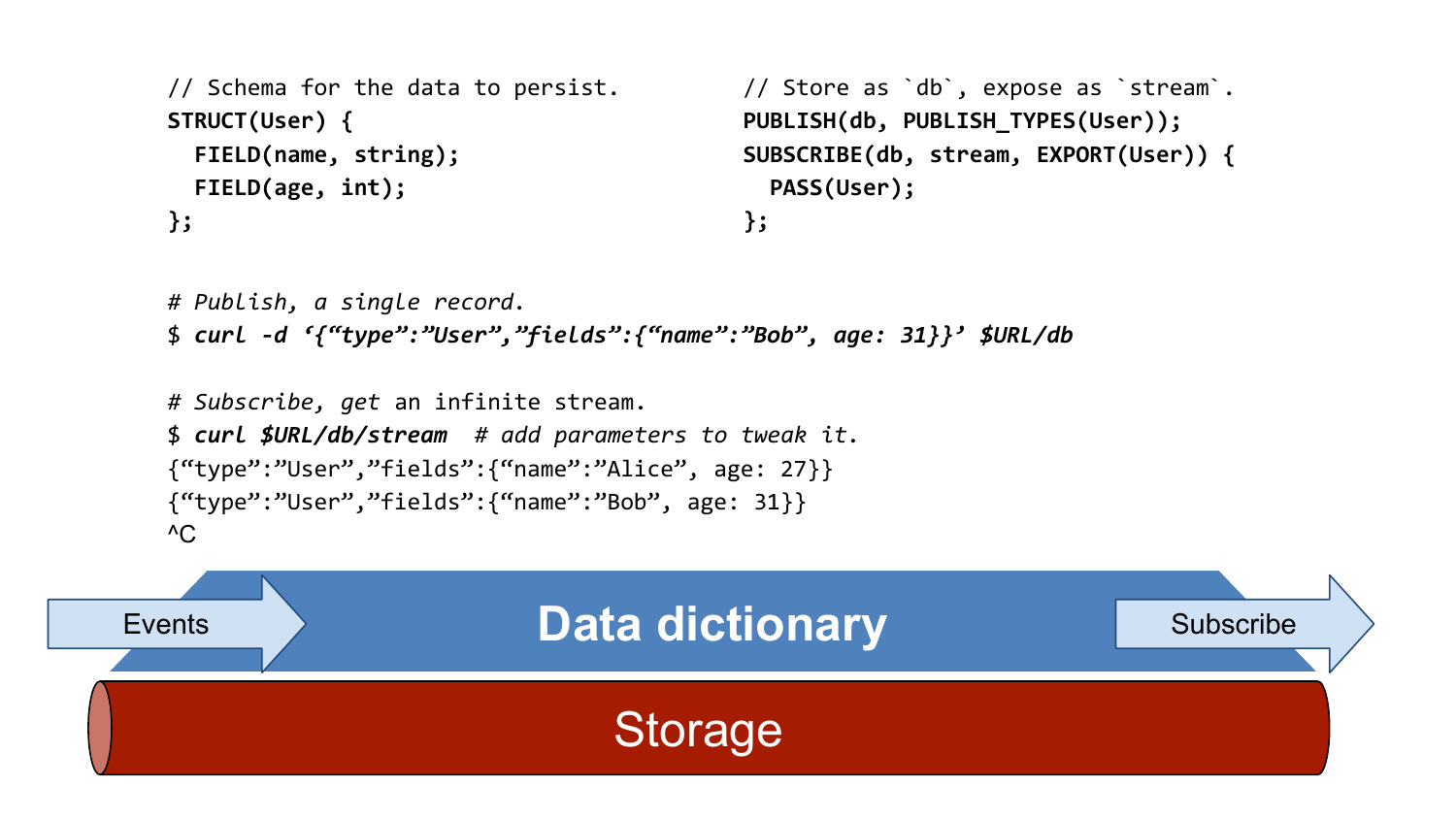# Type Evolution

*Grow the ontology of persisted event types.*

Do:

- Create new versions of existing and introduce new types
- Respect existing data contracts and define new schemas

Get:

- Existing code is reused and stays backwards-compatible:
	- old data served within evolving schema
	- new data served in legacy schemas

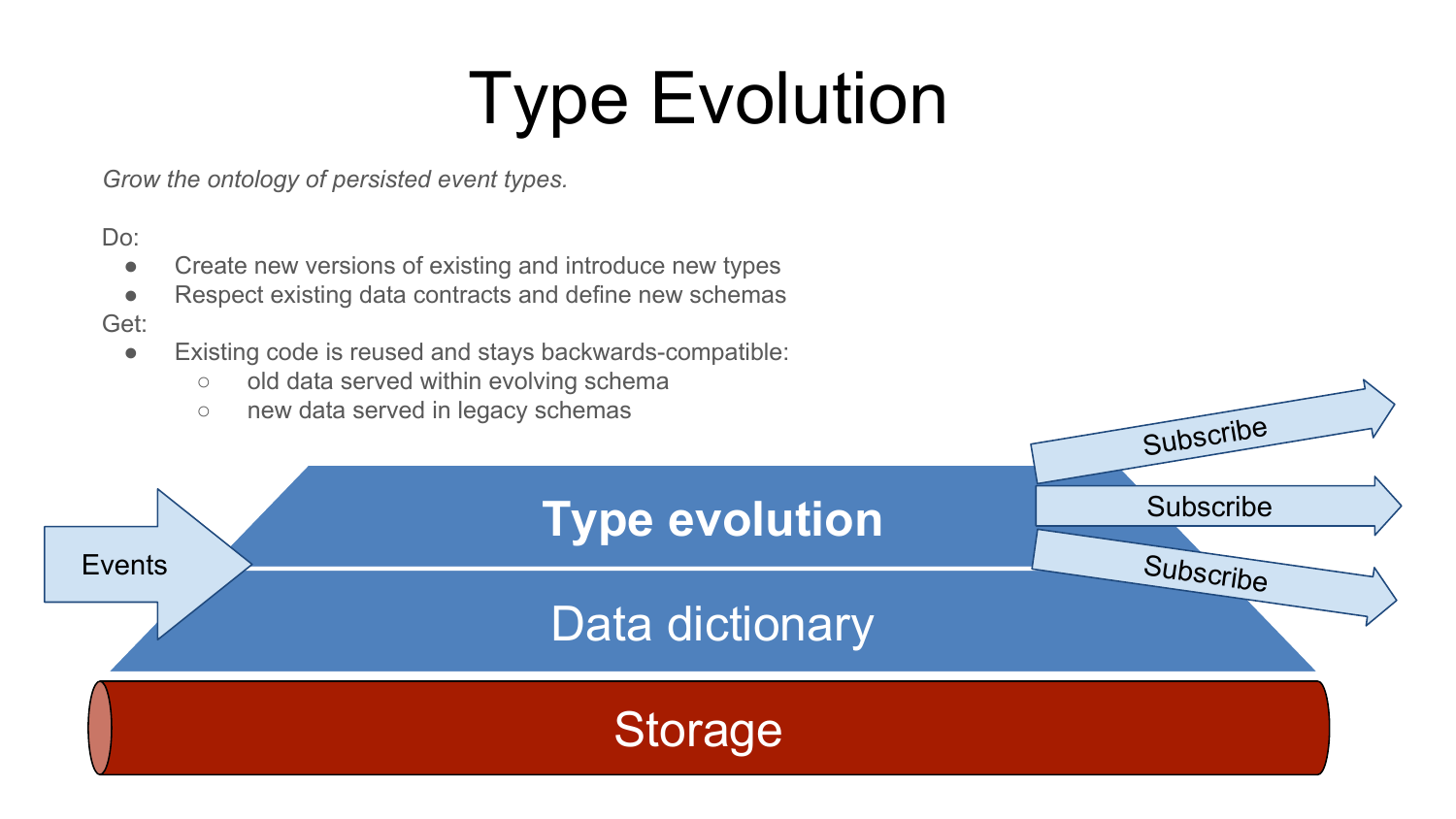```
Type evolution
                                                Data dictionary
                                                                                                     Subscribe to balances
                                                      Storage
                                                                                                        Subscribe to ...
                                                                                                     Subscribe to stream
Events
        // Introduce schema epochs.
        namespace ancient {
           STRUCT(User) {
             FIELD(name, string);
             FIELD(age, int);
           };
        }
        namespace modern {
           STRUCT(User) {
             FIELD(name, string);
             FIELD(age, int);
             FIELD(balance, double);
           };
        }
                                                        // Define the logic to represent one type as another.
                                                        VIEW_AS(ancient::User, modern::User) { … }
                                                        // Respect newly added types within existing subscriptions.
                                                        PUBLISH(db, PUBLISH_TYPES(ancient::User, modern::User));
                                                        SUBSCRIBE(db, stream, EXPORT(ancient::User)) {
                                                           PASS(ancient::User);
                                                           PASS_AS(ancient::User, modern::User); // Downcast.
                                                        };
                                                        // Add a new subscription under a different name.
                                                        SUBSCRIBE(db, balances, EXPORT(modern::User)) {
                                                           PASS(modern::User);
                                                           SKIP(ancient::User); // Alternatively, return them with zero balance.
                                                        };
```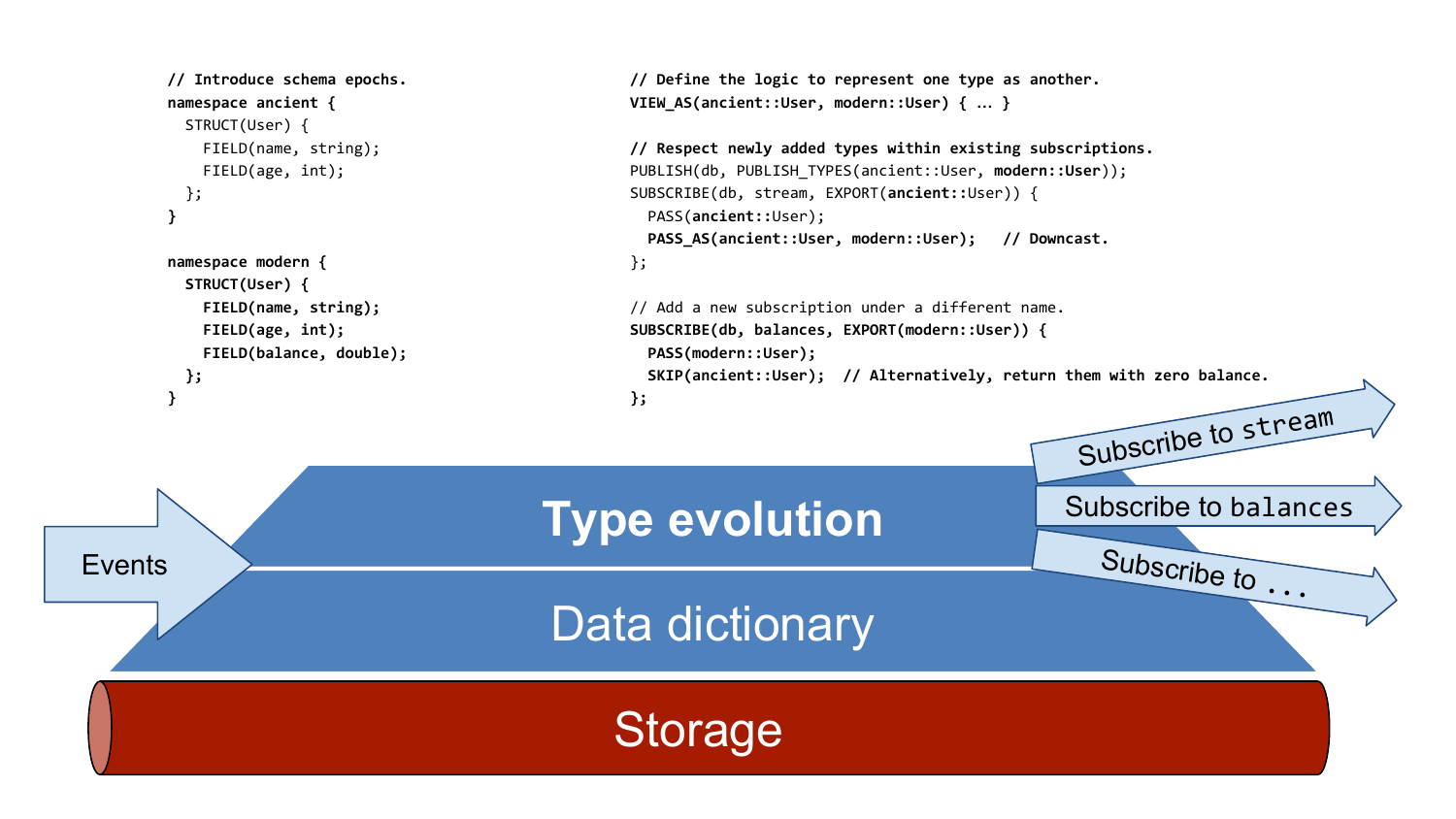## Custom Subscription

*Embed logic to filter and transform the stream the user subscribes to.*

Do:

● Introduce custom data transformation logic into subscription schemas.

![](_page_8_Figure_4.jpeg)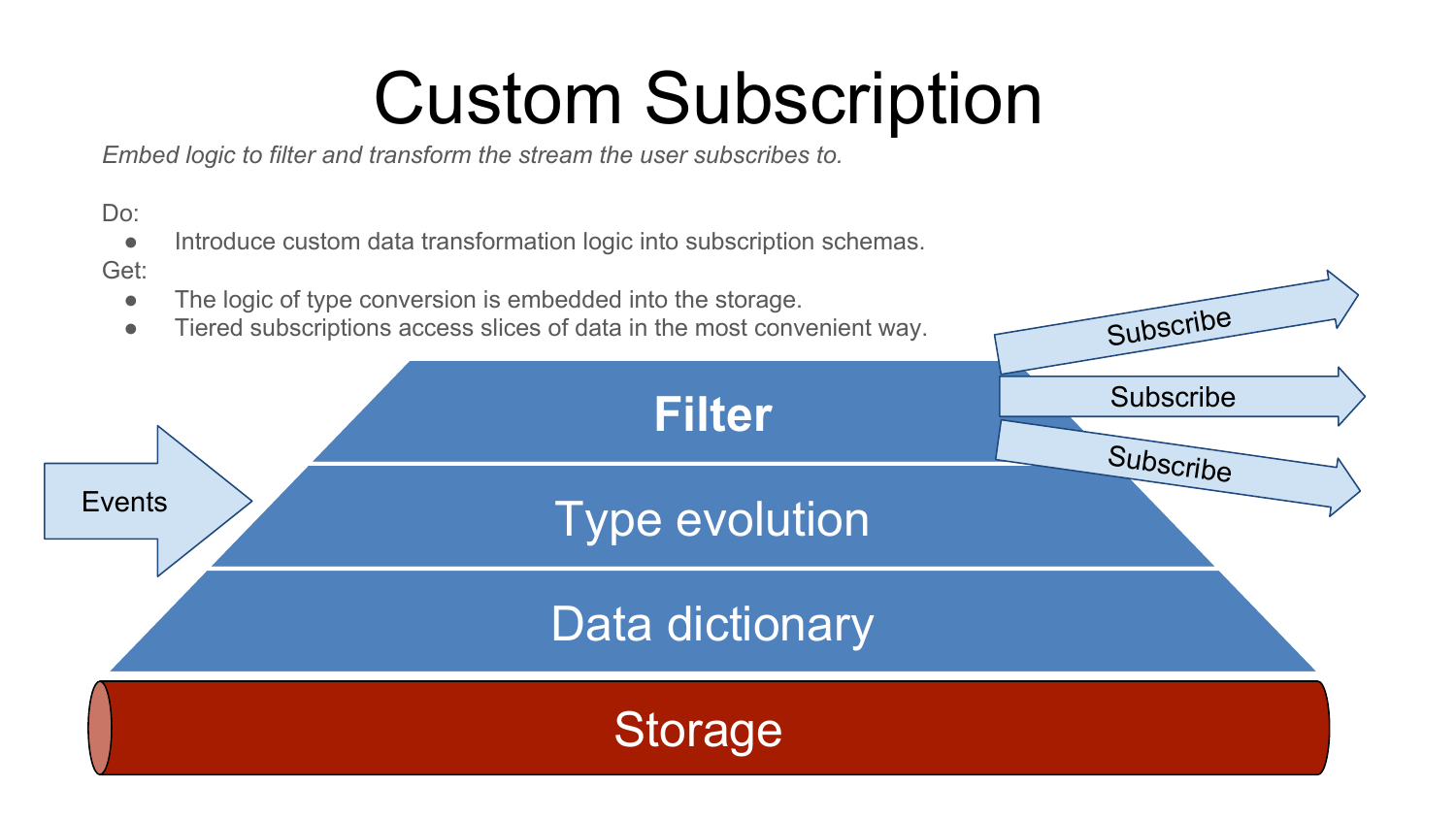![](_page_9_Figure_0.jpeg)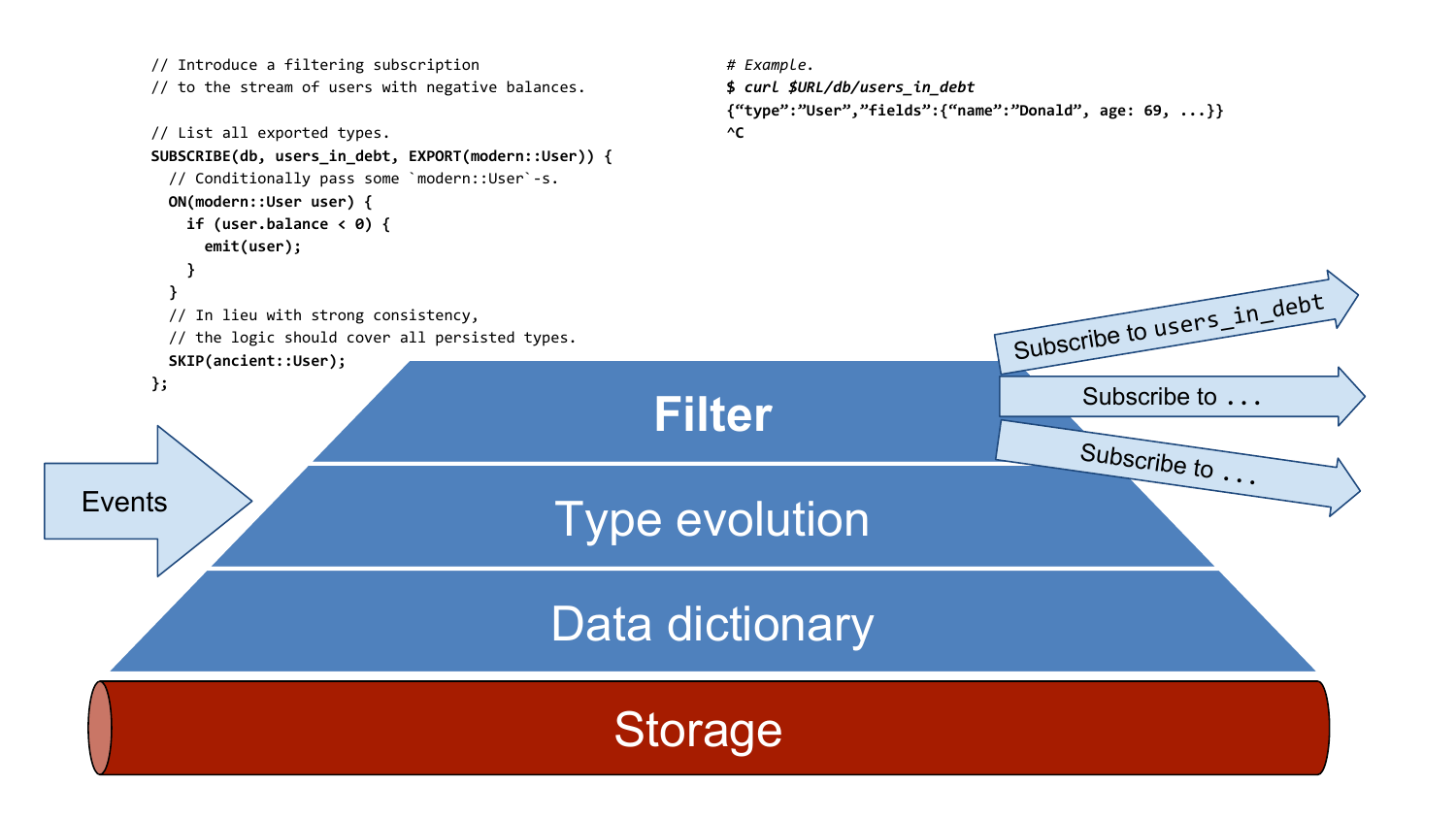#### Materialized Views

![](_page_10_Figure_1.jpeg)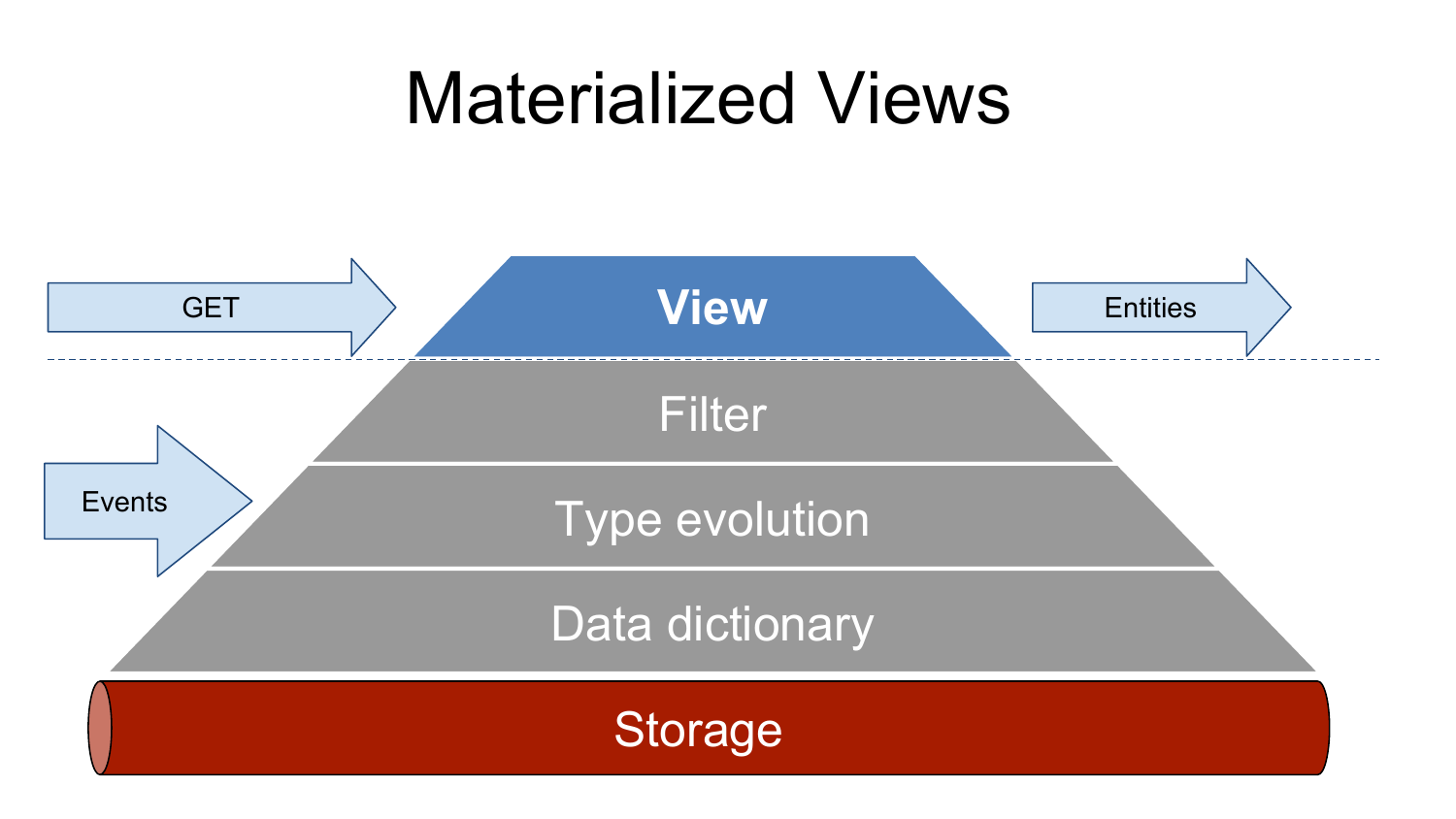### Materialized Views

*Unite data dictionaries under a single system of record supporting materialized views.*

Introduce state to custom subscription logic.

Template types for basic view types, such as dictionary or top content by score.

![](_page_11_Figure_4.jpeg)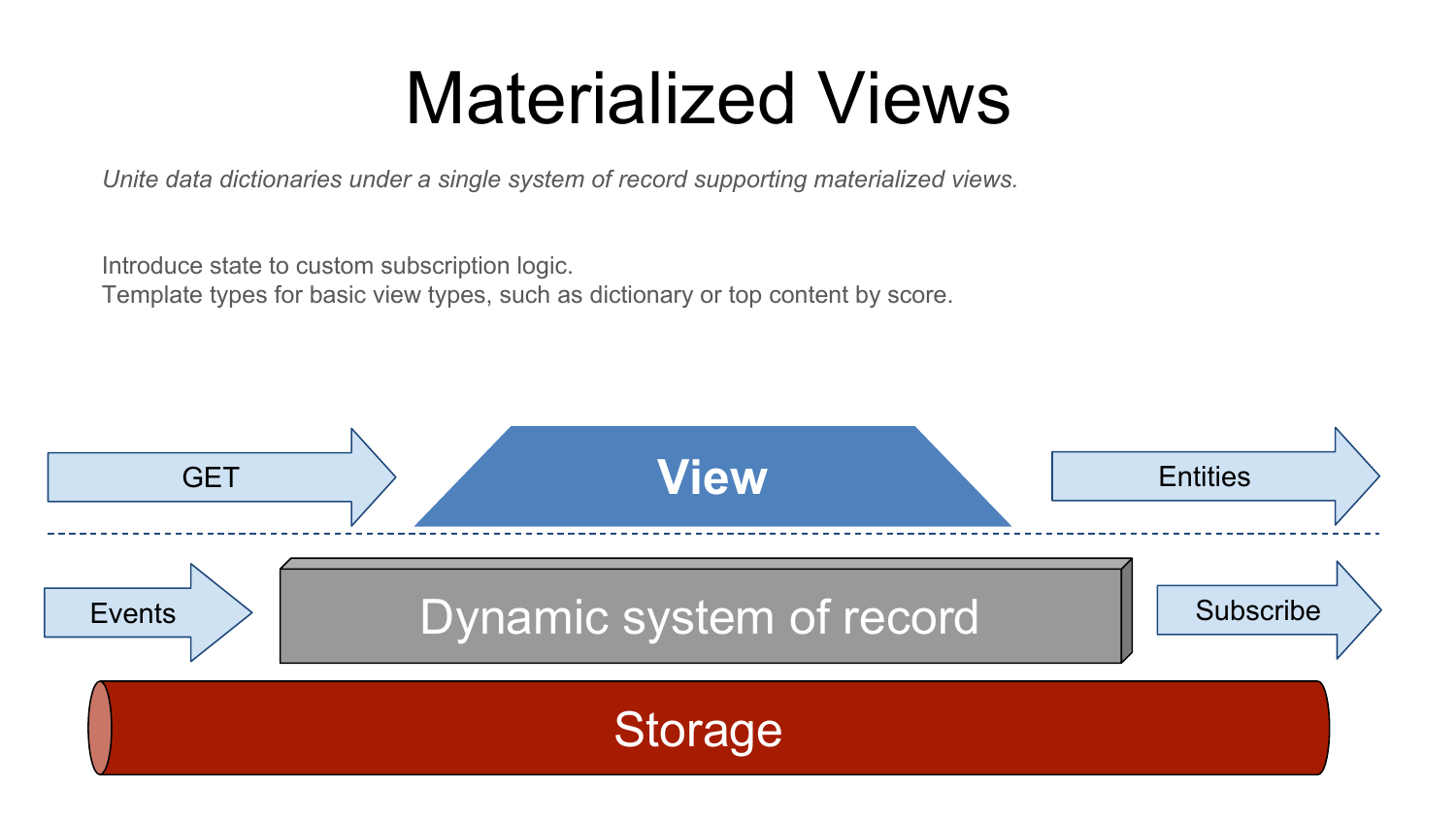```
VIEW(products) {
   // Persistent in-memory view.
   map<string, Product> products;
   // The logic to keep it up to date.
   ON(Product product) {
     products[product.id] = product;
 }
   ON(ProductNoLongerAvailable product) {
     products.erase(product.id);
   }
                                                         // `product_id` is the URL parameter.
                                                         HTTP_GET_ENDPOINT(product_id) {
                                                           const auto result = products[product_id];
                                                           if (Exists(result)) {
                                                             SEND_RESPONSE(HTTP.OK, Value(result));
                                                           } else {
                                                             SEND_RESPONSE(HTTP.NotFound, "Product not found.");
                                                           }
                                                       }
                                                      };
                                                      $ curl $URL/db/products?product_id=...
                                                      {"type":"Product",...}
```
![](_page_12_Figure_1.jpeg)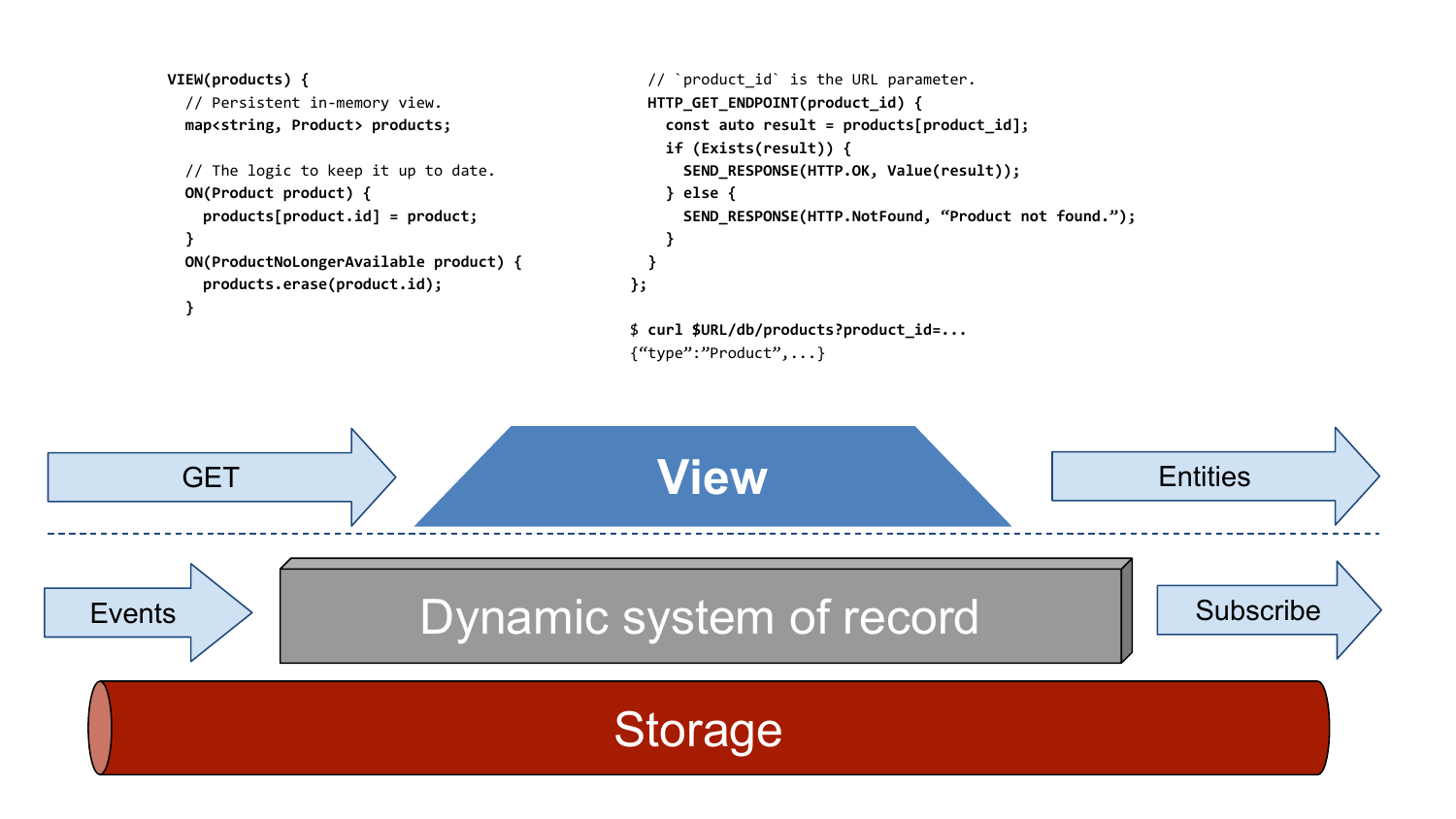![](_page_13_Figure_0.jpeg)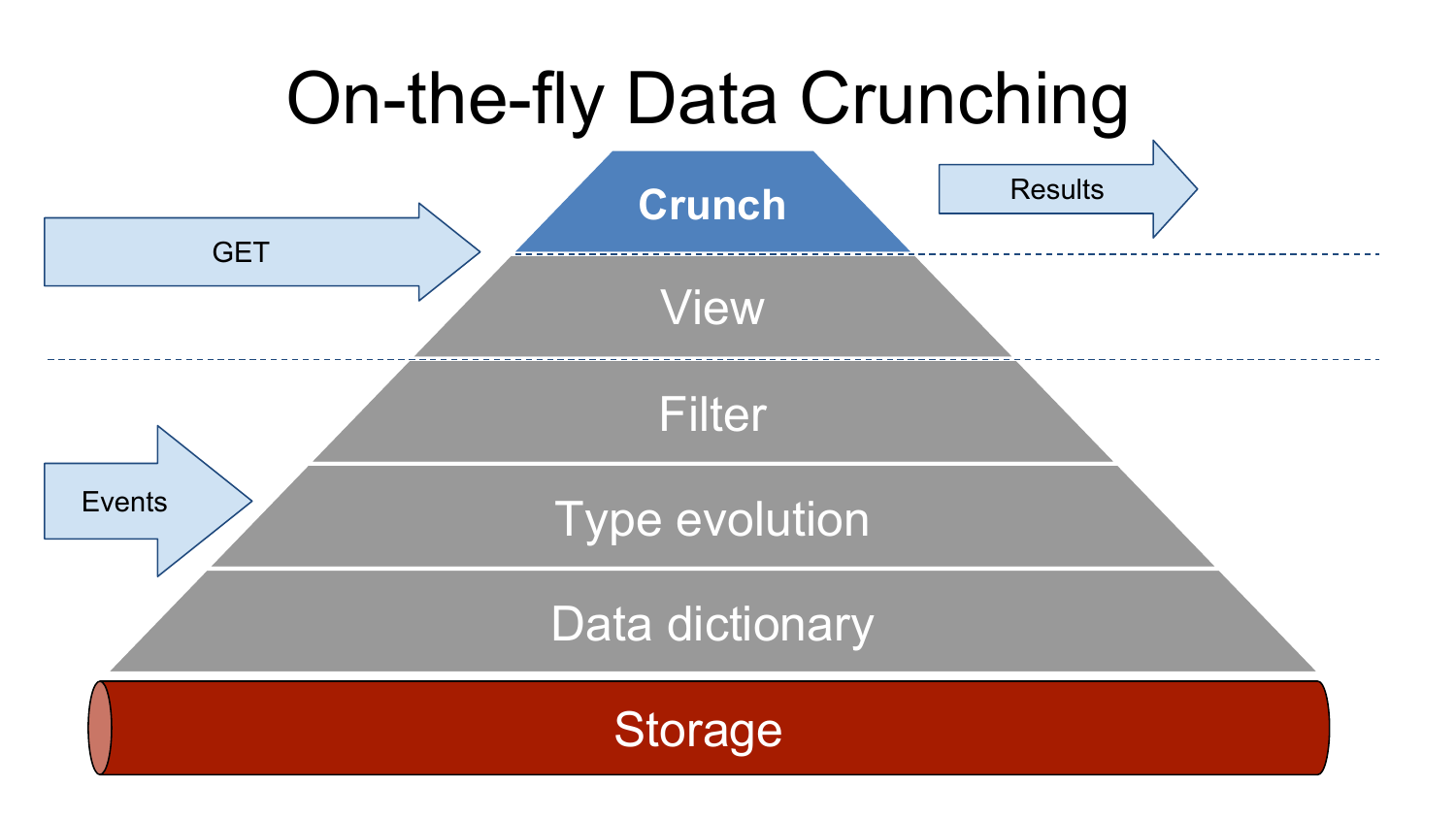# On-the-fly Data Crunching

Same logic that maintains materialized views can crunch incoming data and publish back into the persisted log.

What is published back can be subscribed to, used by other materialized views, crunchers, and the API.

![](_page_14_Figure_3.jpeg)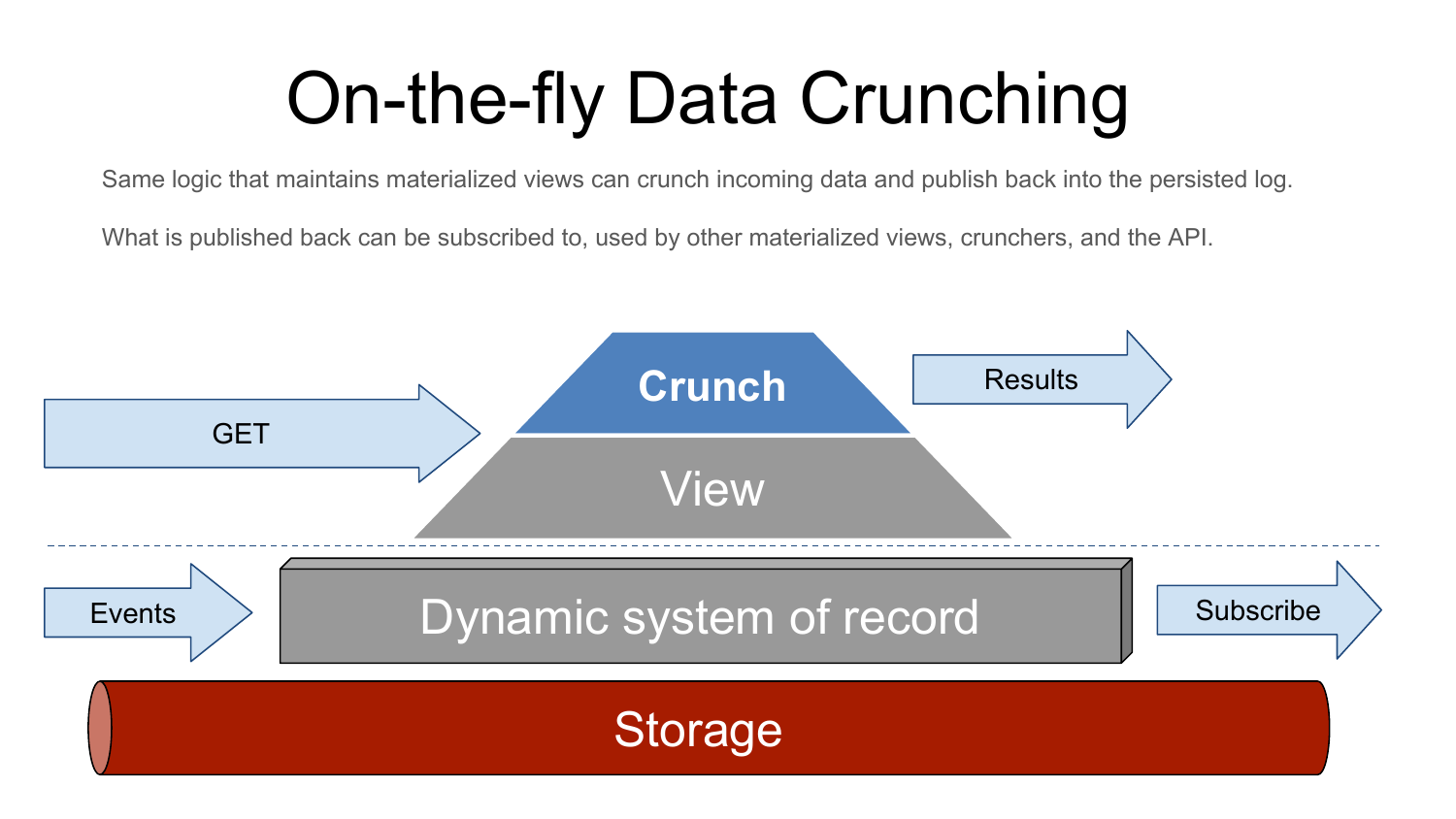![](_page_15_Figure_0.jpeg)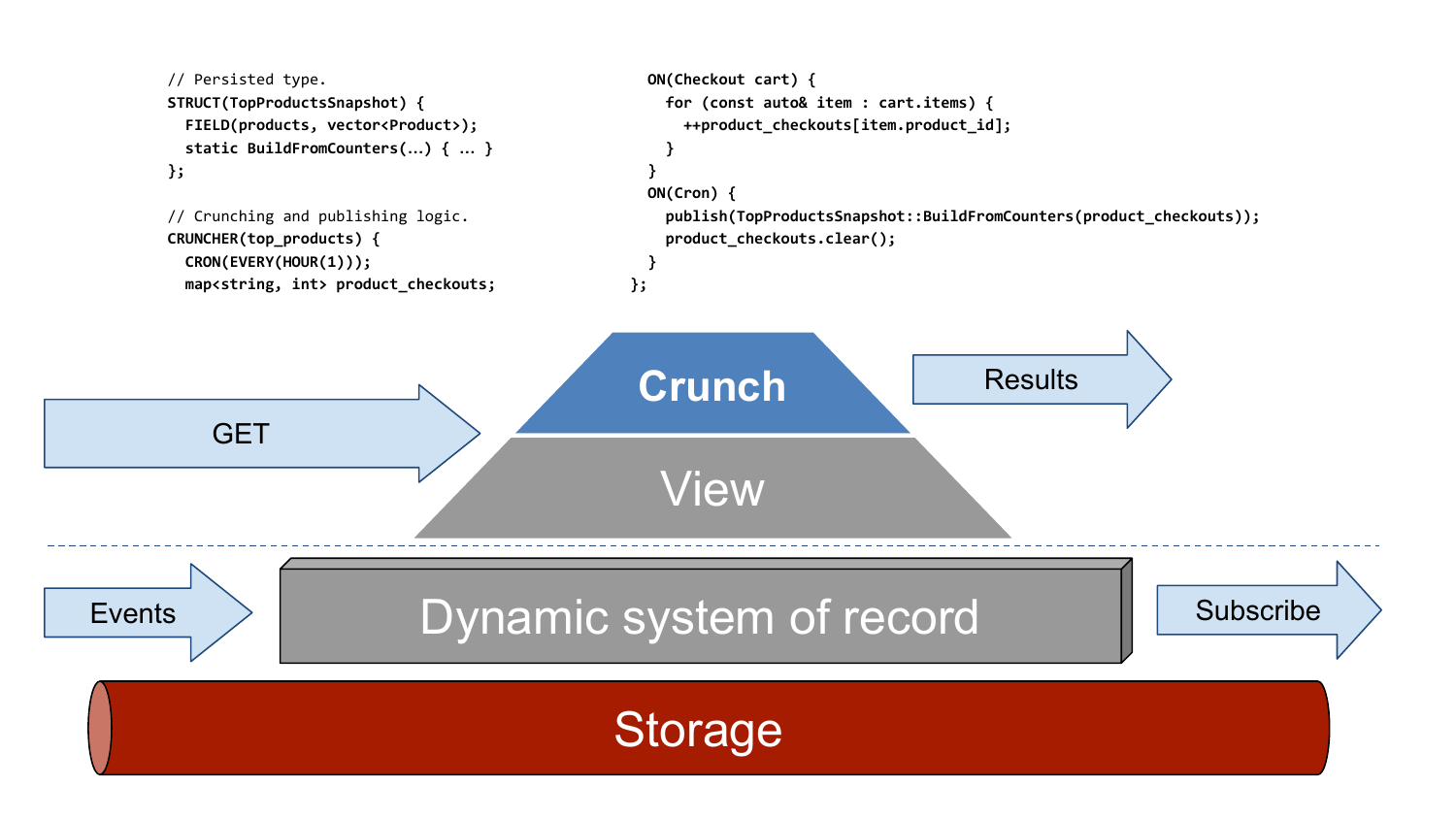![](_page_16_Figure_0.jpeg)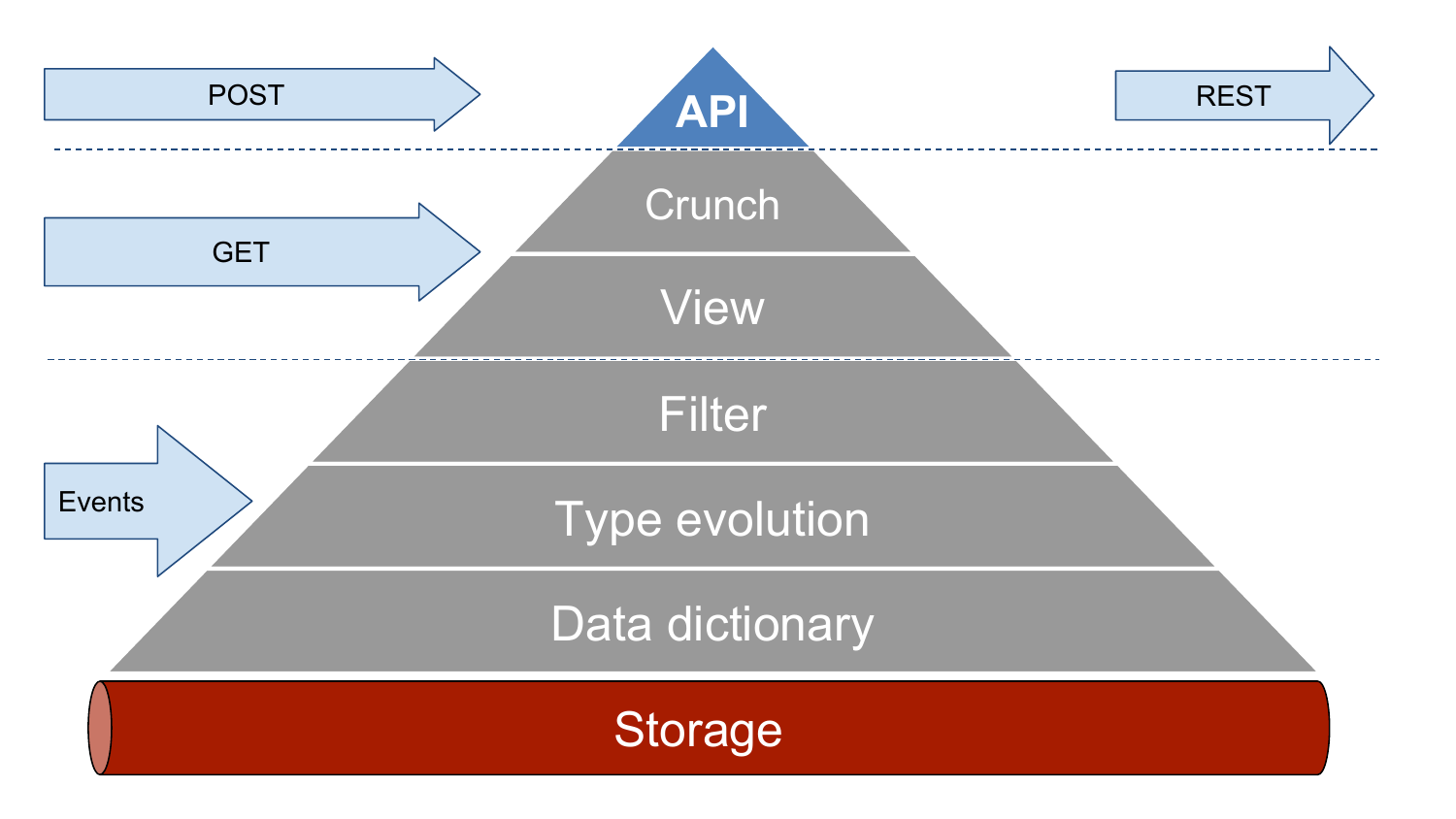## API & Embedded Business Logic

Migrate your most data-heavy domains into Current.

![](_page_17_Figure_2.jpeg)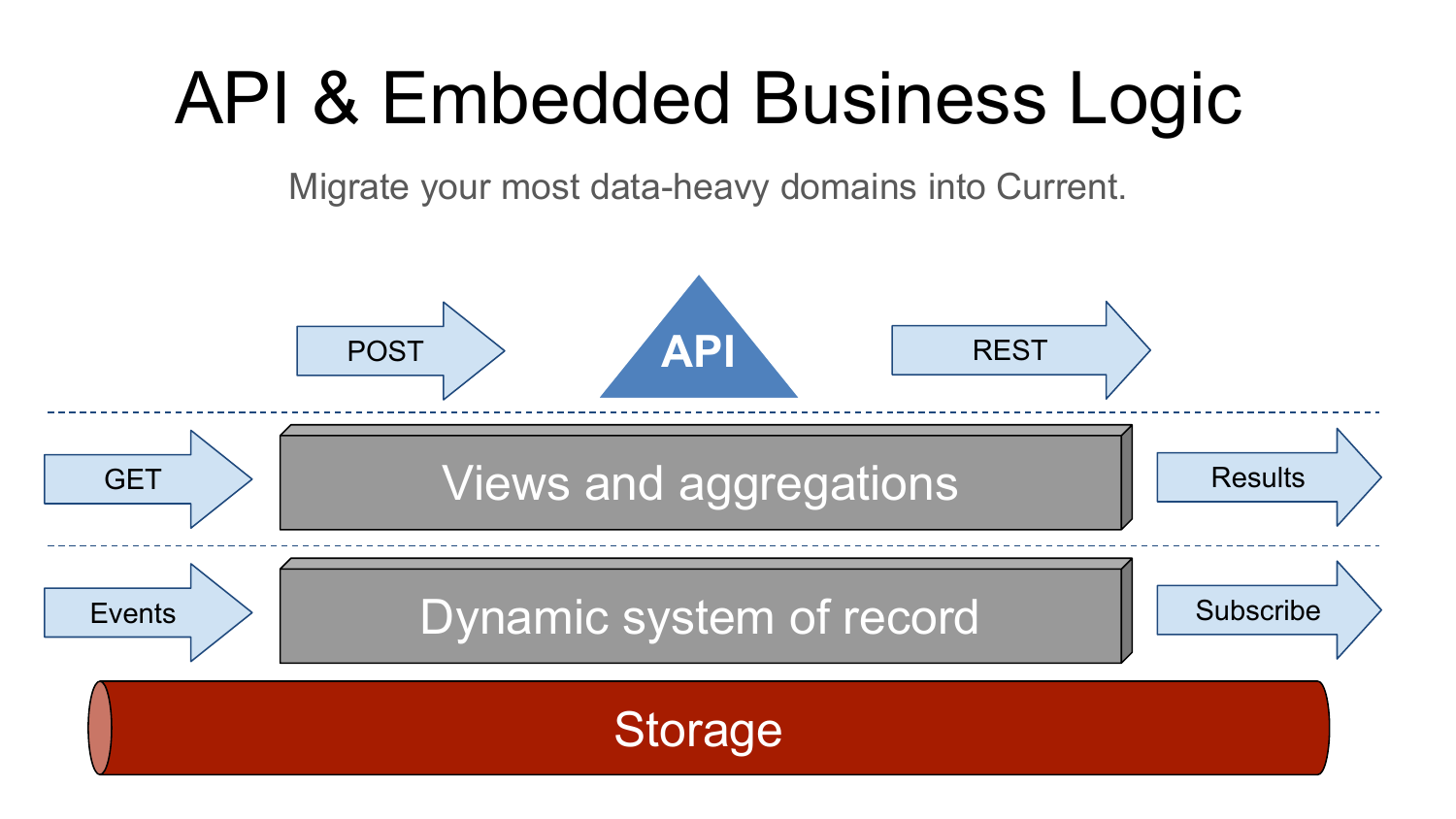# API & Embedded Business Logic

*Example*: Real-time recommendations of top products to appear on the main page as promotions, and as search suggestions.

![](_page_18_Figure_2.jpeg)